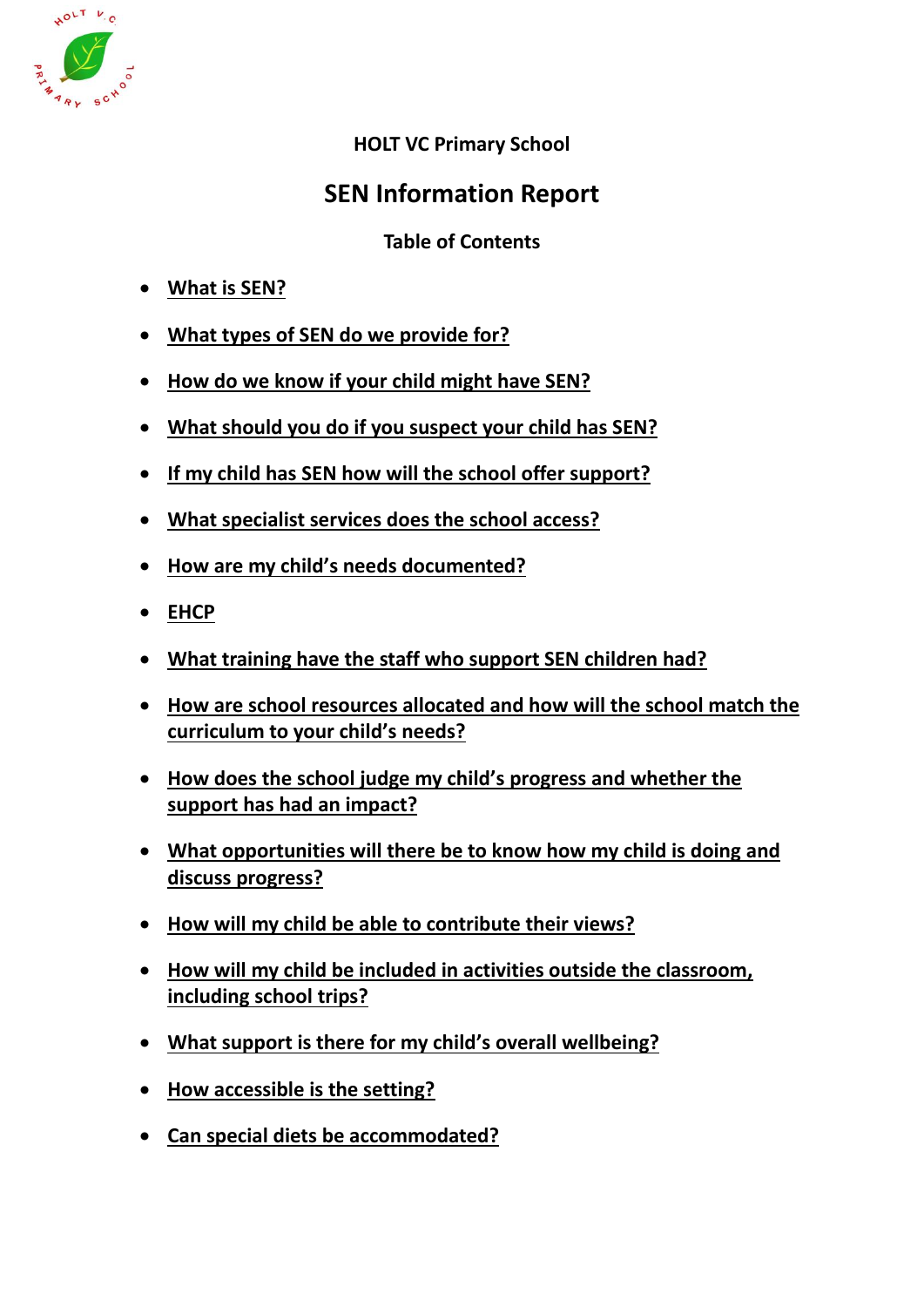

- **[How will we support your child in joining or transferring to a new](#page-7-2)  [school?](#page-7-2)**
- **[What percentage of the school has SEN?](#page-8-0)**
- **[How does the school raise awareness about SEN?](#page-8-1)**
- **[How are the Governors involved and what are their responsibilities?](#page-8-2)**
- **[Who do you contact for further information?](#page-9-0)**

# **Holt VC Primary School**

## SEN Information Report

### <span id="page-1-0"></span>**What is SEN?**

SEN is a Special Educational Need and the SEN Code of Practice defines a child as having SEN if: they have significantly greater difficulty in learning than the majority of others the same age and therefore require special educational provision being made.

## <span id="page-1-1"></span>**What types of SEN do we provide for?**

At Holt Primary School we are committed to providing a full curriculum for all our children and ensure that pupils with SEN are fully integrated, included and supported.

We cater for pupils with a range of difficulties, including the following:

## **Cognition and Learning** e.g.

- Moderate learning difficulties
- Specific learning difficulties e.g. dyslexia, dyscalculia, dyspraxia
- Severe learning difficulties (SLD)
- Profound and multiple learning difficulties (PMLD)

## **Communication and Interaction** e.g.

 Speech, language & communication (SLCN) e.g. articulation or language delay, Autism spectrum disorders (ASD) including Asperger's and Autism

## **Social, Emotional and Mental health difficulties** e.g.:

- Attention deficit disorder (ADD)
- Attachment

#### **Sensory and/or Physical.** e.g.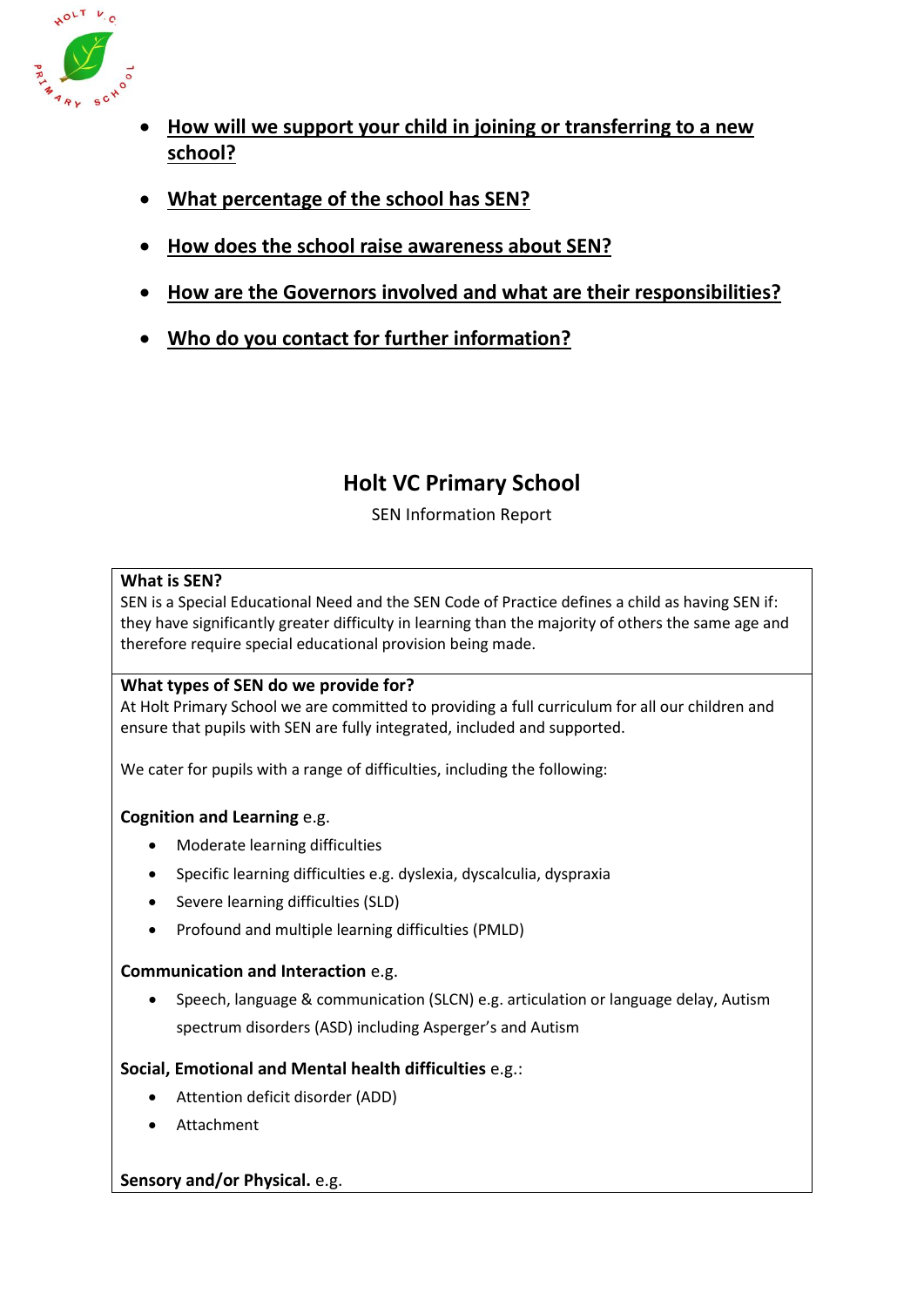

- Hearing Impairment (HI)
- Visual Impairment (VI)
- Multi-sensory Impairment (MSI)
- Physical Disability e.g. Cerebral Palsy

### <span id="page-2-0"></span>**How do we know if your child might have SEN?**

Early identification of a child's needs is very important to us. We believe that in order for a child to achieve their full potential their needs should be understood and met as soon as possible. As a result, the school has an effective early assessment process:

- Liaising closely with pre-school and previous school settings to ensure we are prepared to meet the children's needs when they start.
- Using the results of our Early Years Foundation Stage baseline when children start school with us.
- Screening in Year 1 to identify strengths, difficulties and barriers to learning particularly in the area of phonological skills and working memory.
- Teachers will refer to WGRSS (The Wiltshire Graduated Response to SEN Support)
- Teachers raise concerns with the Special Educational Needs Co-ordinator (SENCO) when a child is performing below age expected levels.
- Information about the pupil is gathered alongside national data to establish whether or not they are making the expected rate of progress.
- Observations and Learning Walks by the Senco and School Leadership.
- Closely monitoring any changes in a child's behaviour.
- Communicating closely with parents (including home visits), sharing concerns and listening carefully to parent/carer views.
- Giving pupils opportunities to share any worries and concerns.

#### <span id="page-2-1"></span>**What should you do if you suspect your child has SEN?**

Please talk to us. Building positive relationships with parents/carers is of great importance to us and we encourage a close partnership to help us work together to effectively support your child. We aim to develop a culture of openness and honesty.

If you have concerns then please talk to:

- Class teacher
- Senco (Special Educational Needs Coordinator): Mrs Jane Smith. Her working days are Tuesday and Wednesday or contact her a[t senco@holt.wilts.sck.uk](mailto:senco@holt.wilts.sck.uk)
- Headteacher: Mrs Jo Hodge
- Vulnerable Learners Lead: Mrs Hannah Greenman

#### <span id="page-2-2"></span>**If my child has SEN how will the school offer support?**

- Staff will discuss their concerns with you as parents/carers.
- High Quality Teaching and differentiated support will be provided within the classroom to help meet your child's needs.
- If necessary additional adult class support will be provided to help reduce the negative impact of difficulties upon your child's success.
- Children may be offered differentiated support within a small group.
- Personalised provision may be implemented through a targeted, time limited programme of support.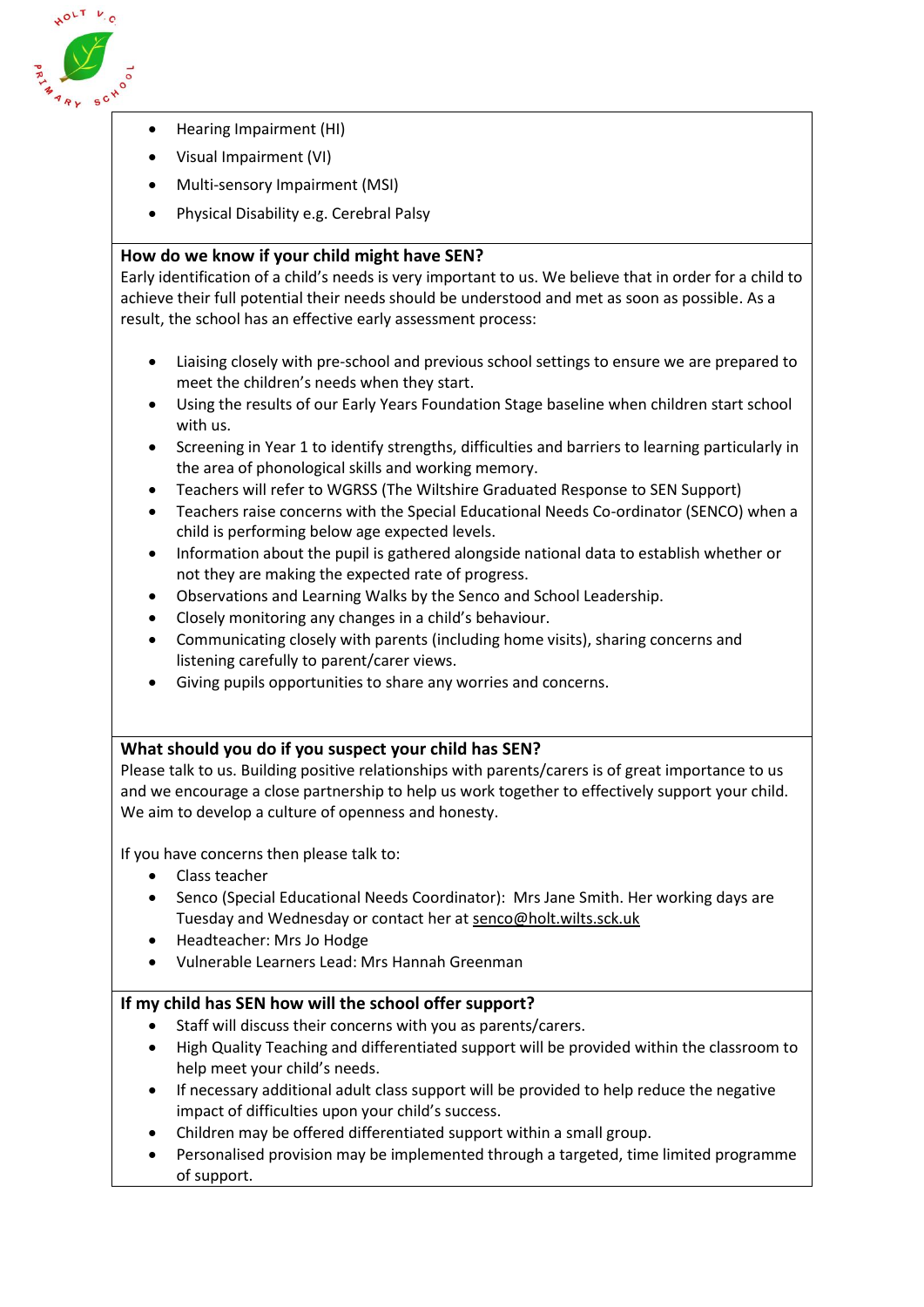

 Adapted resources and personalised interventions may be provided with a specialist teacher or TA.

#### <span id="page-3-0"></span>**What specialist services does the school access?**

When a child, who has been assessed as needing extra support, fails to make the expected progress despite having had specific targets implemented and reviewed, then support and advice is sought from external agencies to ensure any barriers to success are fully identified and targeted. Outside agencies that the school has accessed include:

Behavioural Support Service (BSS) Specialist Special Educational Needs Service (SSENS) Community Paediatric Team Wiltshire Autism Assessment Service School Nurse Counselling (including Bereavement Counselling) Speech and Language Therapy Occupational Therapy The Harbour Project Play Therapy Forest schools Equine Therapy

#### <span id="page-3-1"></span>**How are my child's needs documented?**

In order to effectively target the support and monitor the pupil's progress children with SEN will be added to our SEN register and one or more of the following will be implemented:

- 'One page Profile'
- Individual Learning Targets (referred to as Bubble targets), linked to desired outcomes
- A 'My Support Plan'

Pupils, parents and staff are all involved in the planning, implementing and reviewing of these documents to ensure that the child's strengths and weaknesses are fully understood and the targets set are desirable, achievable and measurable.

All records are securely filed within a locked cupboard to ensure that they are safely protected and stored.

#### <span id="page-3-2"></span>**EHCP (Education and Health Care Plan)**

Where a child's needs are complex or they continue to make little or no progress in relation to the targets set, or they are working at national curriculum expectations significantly below those of his/her peers, it may be appropriate for the school, or parents, to request a Wiltshire My Plan; this is a statutory Educational and Health Care Plan.

This will involve sending evidence to the Local Authority of all the actions that have been taken, along with reports from the school, parents and from all outside agencies that have been involved. Please see Wiltshire's Local Offer for more information: [www.wiltshirelocaloffer.org.uk](http://www.wiltshirelocaloffer.org.uk/) 

#### <span id="page-3-3"></span>**What training have the staff who support children with SEN had?**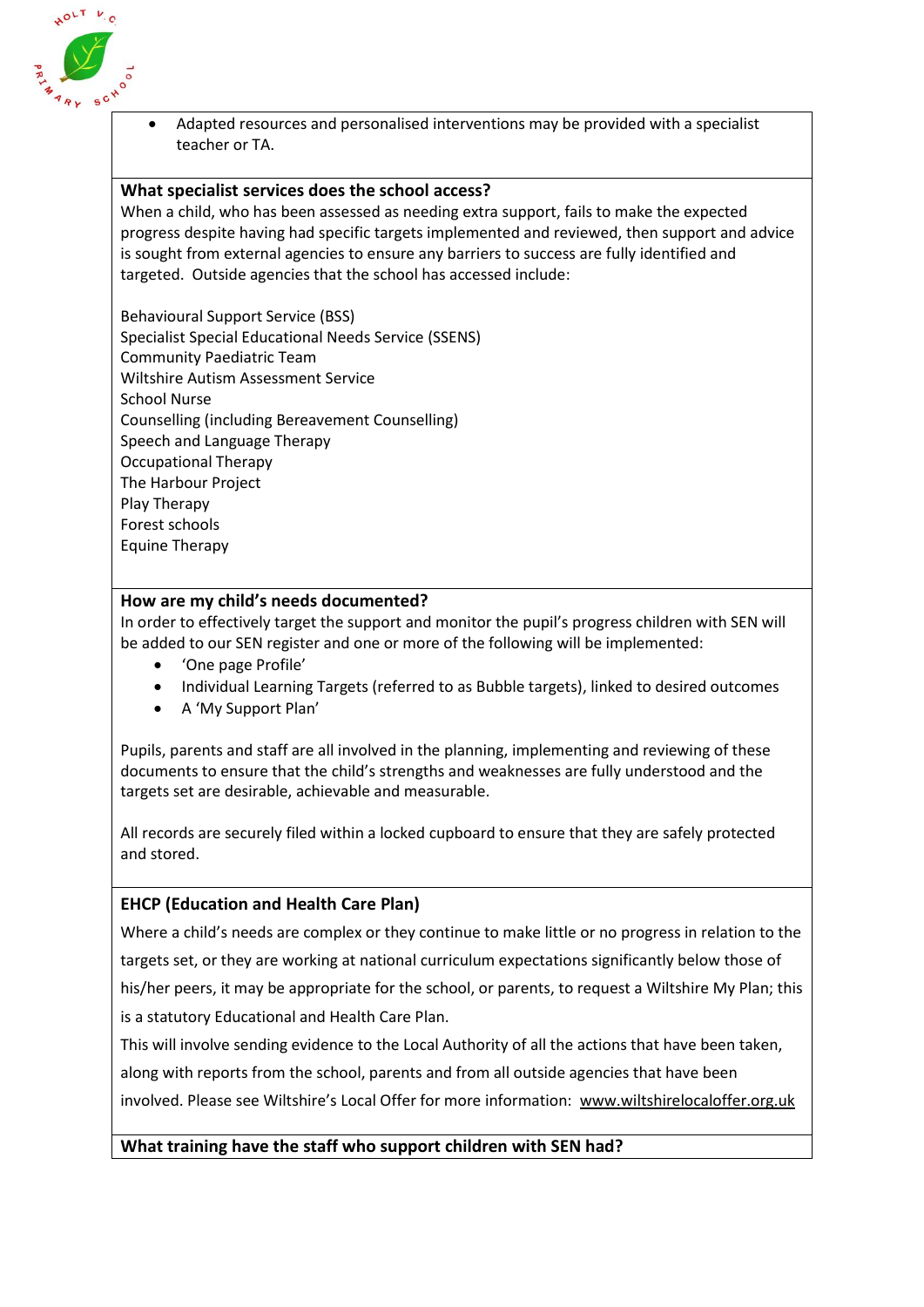

All teaching and support staff have completed continued professional development (CPD) in relation to meeting children's needs within the classroom and school environment. They receive this training to ensure that they understand different needs and the impact it has upon teaching and learning and the ability to differentiate work to meet this need.

- All new teachers and support staff undertake an induction with the Senco to understand the systems and structures in place around the school's SEN provision and practice and to discuss the needs of individual pupils.
- Training and the Professional Development of staff is on-going, according to individual need and priorities identified from the School Improvement Plan.
- TAs attend appropriate training to support children with SEN. The content depends largely on the need of children with SEN in the school at the time. We do however also consider the professional needs of our TAs. Training may be led by the SENCO, other staff members or an appropriate outside agency.

In recent years there has been an ongoing programme of CPD to update skills and knowledge.

- Understanding ASD training, a 4 month course, completed by two class teachers.
- Understanding Behaviours that Challenge, a 4 month course, completed by 1 class teacher.
- Hearing Impairment training for identified staff.
- Access to our Local Collaborative schools TA network support programme of training.
- Staff Attendance at the Updates to the Wiltshire Autism Assessment Service.
- Whole staff training on the WGRSS by the Specialist Special Educational Needs Service.
- Senco attendance at Wiltshire LA SEND conference.
- Senco attendance at termly SEND leader's collaborative meetings within our school cluster.
- Ongoing TA network support programme as part of our collaborative.
- Maths Mobius teaching for mastery.

Different staff (from across the school) have received training in recent years to provide intervention support programmes to children who need it. These include:

- ALK/Units of Sound (Dyslexic Action)
- Phonics support in phonological skills
- Reading Boost
- P.A.T
- Rapid Maths
- Social Skills/Stories
- Motor skills support
- Speed Up/Write from the Start handwriting programmes.

The Senco has undertaken national accreditation in the role of Senco, holds a post graduate diploma in special needs and has an AMBDA (Associate member of the British Dyslexia Association), qualifying her to diagnose and offer specialist teaching to children with dyslexia.

<span id="page-4-0"></span>**How are school resources allocated and how will we match the curriculum to your child's needs?**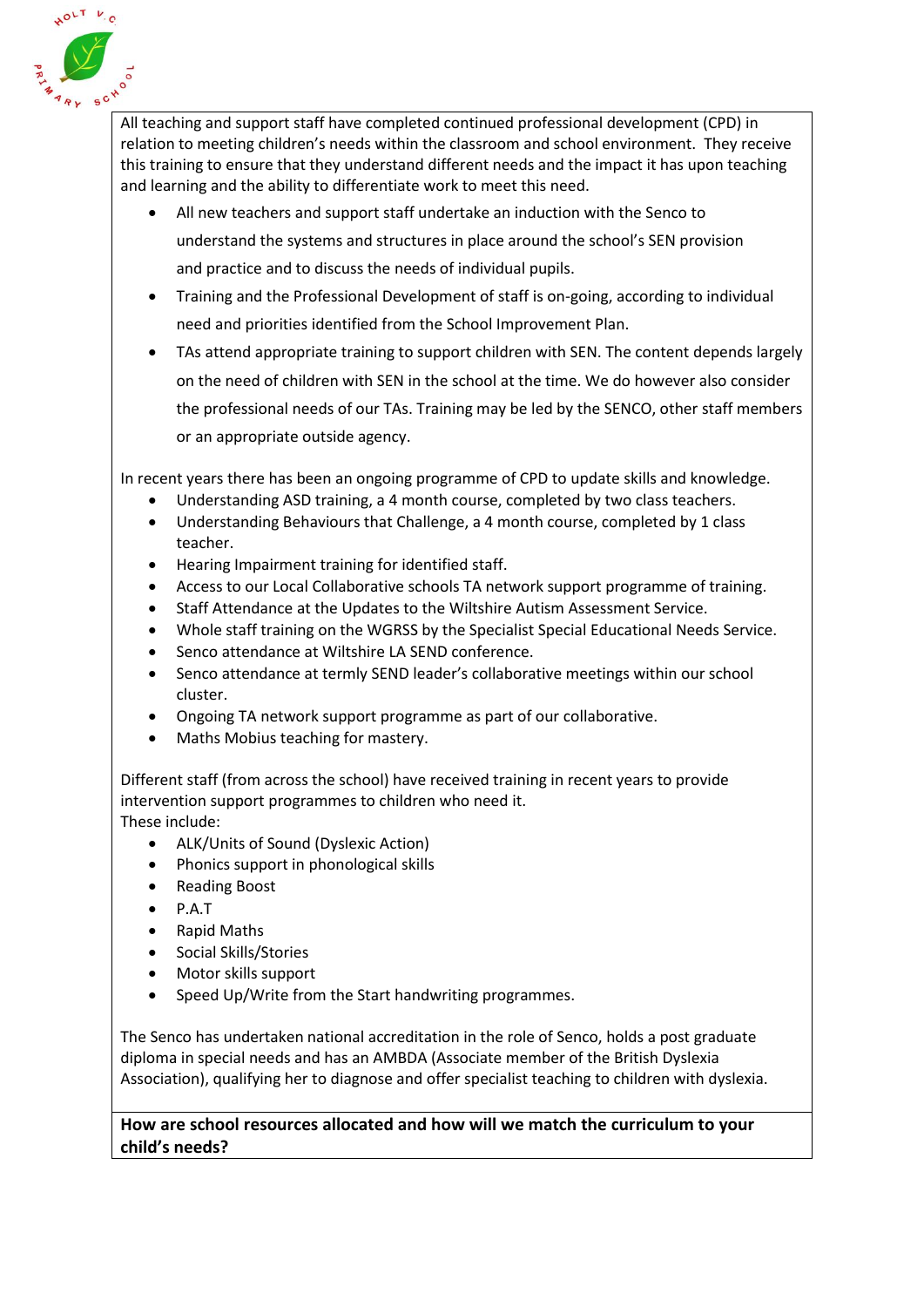

We aim to ensure that all children with special educational needs are provided for to the best of the school's ability with the funds available.

- The Budget is allocated on a needs basis. The children who have the most complex needs will be given the most.
- Special Needs resources for most pupils can be found in their classrooms e.g. individual reward cards, fidgets, wobble cushions, concrete learning materials and visual timetables
- Teachers and teaching assistants work closely together to ensure effective differentiation and deployment of adult support in liaison with the SENCO.
- Class teachers and teaching assistants develop resources for specific children to use

(these are handed to the next teacher during transition meetings at the end of each academic year).

- We have a team of teaching assistants who provide extra input in supporting children to access the curriculum, either in class, leading small groups or running individually targeted intervention programmes.
- Teachers refer to and implement strategies from specialist documents e.g. SWASS: Support in Wiltshire for Autism – School Strategies Document.
- ICT is utilised to help children access the curriculum.

## <span id="page-5-0"></span>**How does the school judge my child's progress and whether the support has had an impact?**

- Children's progress is constantly reviewed against targets by class teachers, but progress is formally reviewed three times a year. This includes progress against curriculum expectations, end of Key Stage judgements (currently end of year judgements for Year 2 and Year 6) and against specific targets which all children have. However some children with special educational needs have these recorded on individual Target sheets or a 'My Support Plan'. All targets are shared with parents and children and reviewed/updated on a regular basis.
- Pupil Progress meetings take place three times a year where children's progress and the strategies in place are discussed between the Head Teacher, Deputy Headteachers, SENCO and class teacher
- Following this, the additional support a child receives may continue in the same way, be reduced, changed in its approach, or ceased, depending on whether progress against targets has been made and sustained. New targets will be set.
- Children may be taken off the SEN register when they have made the necessary progress.
- Intervention programs are monitored and evaluated for their impact by the SENCO, class teacher and or/subject leaders and pupils through formal standardised assessments, class assessments and informal feedback.
- Some targets and interventions, e.g. emotional and behavioural, are evaluated in terms of the improvement observed, but are often related to improved access to learning and therefore progress in curriculum expectations too.

If your child has complex special educational needs or a disability he/she may have an Education, Health Care Plan (EHCP), also known in Wiltshire as a My Plan, which means that a formal Annual Review meeting will take place every year to review your child's progress.

## <span id="page-5-1"></span>**What opportunities will there be to know how my child is doing and discuss progress?**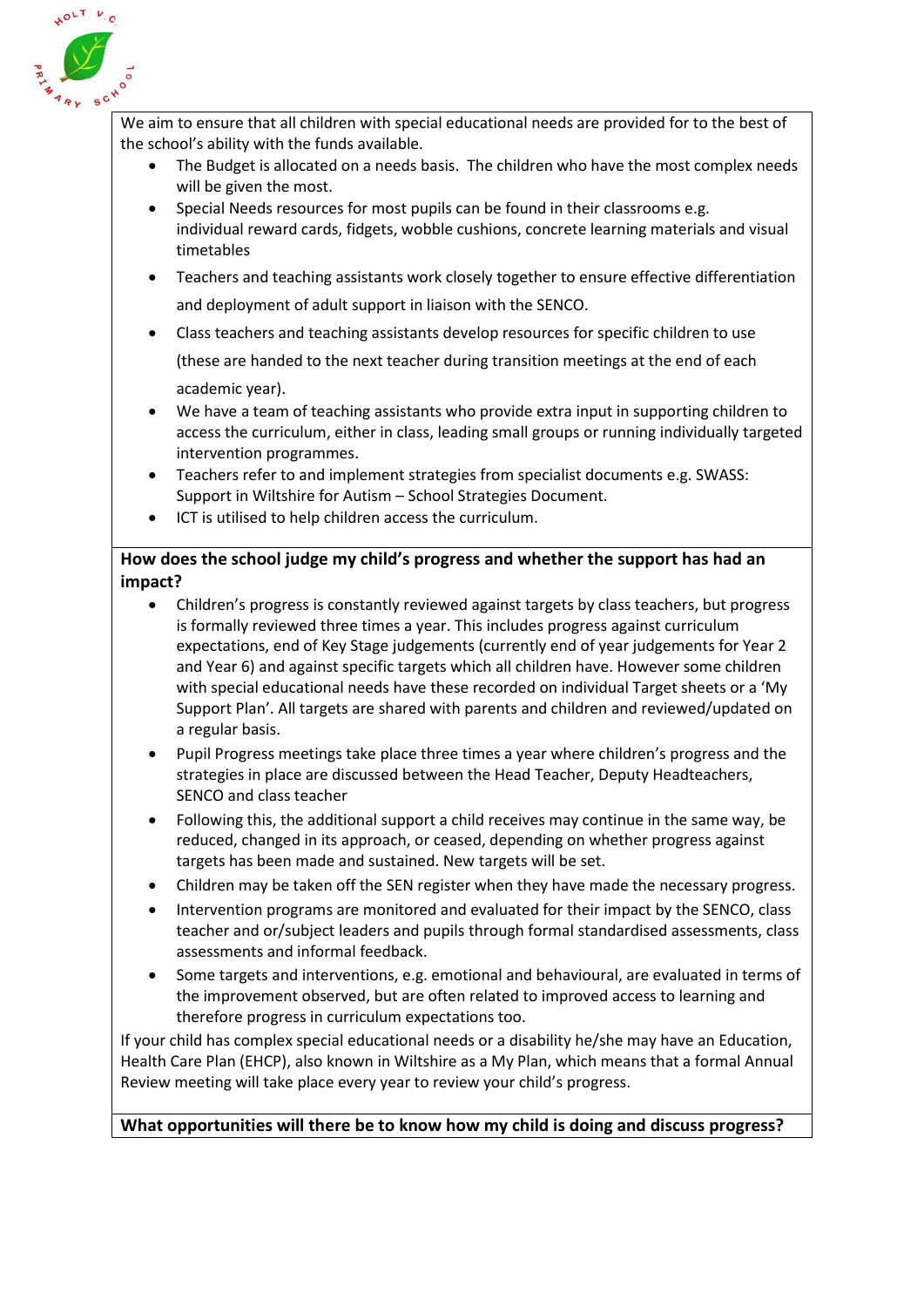

We believe that your child's education should be a partnership and so we encourage all parents to be involved and provide numerous formal and informal opportunities for parents to discuss their child's progress.

- You will be invited to discuss your child's needs, support and progress at least three times a year at parent teacher consultations.
- You are also welcome to make an appointment at any time to meet with your child's class teacher.
- If a class teacher needs to discuss an issue with you, it will be done privately and strategies to support your child will be offered.
- Your child's teacher, or the SENCO, will be able to talk to you about how you can help at home. E.g. through games or personalised home learning, including online learning resources.
- The SENCO is also available to meet with parents. This can be to share concerns, discuss reports from other agencies, talk about progress and decide on next steps.
- If an external agency is involved with your child parents are invited to meet with the specialist on the day of their observations or assessments and we ensure you receive a copy of their reports.
- We invite parents to workshops in school, where we explain how we teach certain areas of the curriculum.
- A yearly formal report will be issued in the Summer term and there is a short mid-year report which accompanies a parent consultation meeting.

### <span id="page-6-0"></span>**How will my child be able to contribute their views?**

- We value and celebrate each child's views on all aspects of school life. This is usually carried out through school council meetings, eco, sports and Youth Parliament meetings.
- All children discuss their targets with their teacher and children with special educational needs may also do this with a teaching assistant.
- If a child accesses a small group or individual intervention programme they will be asked to contribute their views at least annually or at the end of the programme.
- If your child has an Education, Health Care Plan their views will be sought at the review stage.

#### <span id="page-6-1"></span>**How will my child be included in activities outside the classroom, including school trips?**

We aim for all children to be included on school trips and residential trips. We will provide the necessary adaptations, having consulted with you, to ensure that this is successful.

A risk assessment is carried out prior to any off-site activity to ensure everyone's health and safety will not be compromised. In the unlikely event that it is considered unsafe for a child to take part in an activity, then alternative activities, which will cover the same curriculum areas will be provided in school.

#### <span id="page-6-2"></span>**What support is there for my child's overall wellbeing?**

Social, emotional, moral and spiritual development is central to the teaching and learning within our school. An ethos of equity and mutual respect is encouraged, where all pupils are valued and their diverse abilities celebrated.

We have a newly appointed ELTA (Emotional Learning Teaching Assistant) who works with children who need social and emotional support. Behavioural, emotional and social support and nurture groups are provided to individual or small groups of pupils as and when required. The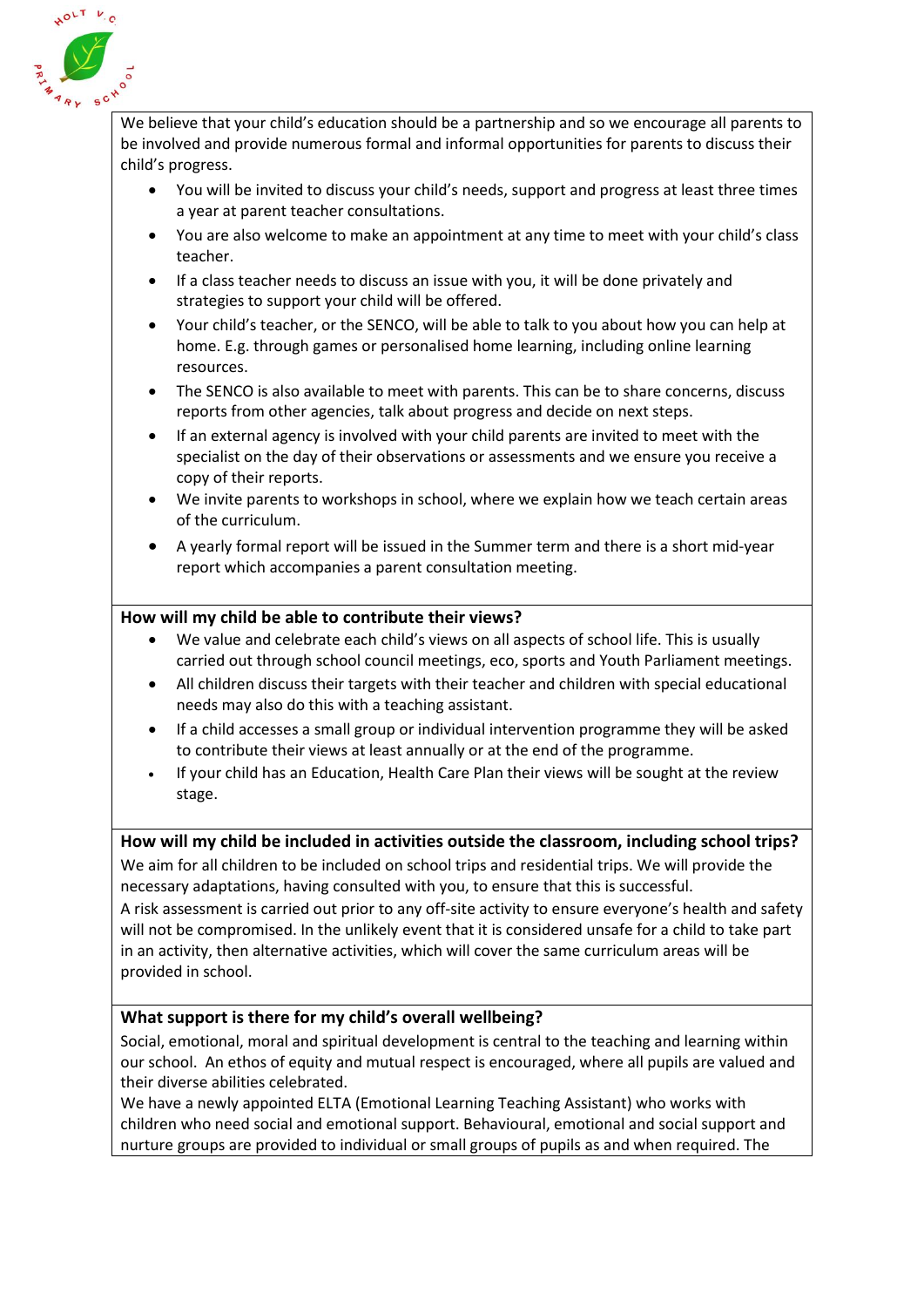

school aims to be supportive of all pupils needs and offers effective pastoral care. The following strategies are currently being utilised for particular pupils:

Meet and Greet Playground support Pastoral care Buddy system/Mentoring Flexibility: regarding the length of day, early pick ups, late drop offs

Within our school:

- Positive peer friendships are encouraged and older pupils are often involved in supporting and mentoring younger ones
- Pupil voice is encouraged through a variety of mechanisms, including the school council. This leads to high levels of pupil involvement resulting in changes to school practice and procedure.
- Behavioural policies within the school are based on encouraging pupils to make positive choices.
- Reasonable adjustments are made to ensure the risk of exclusion is minimised.

#### <span id="page-7-0"></span>**How accessible is the setting?**

- The main school building and classrooms are all on one level, with ramps and are fully wheelchair accessible. There is a separate disabled toilet accessible for wheelchair users.
- Our most recent classroom build (2015) was designed to take account of disability, including visual and hearing impairment; access needs and includes an additional disabled toilet.
- The outdoor environment is wheelchair accessible.
- A sound system (for the classroom/hall) supports the inclusion of two hearing impaired children. Additional soundproofing in our Year 1 and 2 classes during 2017 supported the further inclusion of children with hearing impairment.
- Risk assessments are undertaken to ensure the safety and inclusion of all pupils.
- Teaching resources and the school learning environment are routinely evaluated to ensure it is accessible to all pupils.
- The school has implemented a consistent 'Communication in Print' visual strategy across the school to support all pupils, but particularly those with ASD.
- Whole school policies (e.g. Behaviour and Anti-Bullying policies) and all school related activities are evaluated regularly to ensure inclusion and progress for SEND pupils.

We always try our best to meet specific needs and are always happy to discuss individual access requirements.

#### <span id="page-7-1"></span>**Can special diets be accommodated?**

Meals can be ordered that are suitable for those who are vegetarian/vegan or for those with allergies, intolerances or specific religious requirements.

#### <span id="page-7-2"></span>**How will we support your child in joining or transferring to a new school?**

We realise that moving on, to a new school or when changing class, can be a difficult time for a child with SEN and so we encourage all new children to visit the school prior to starting with us.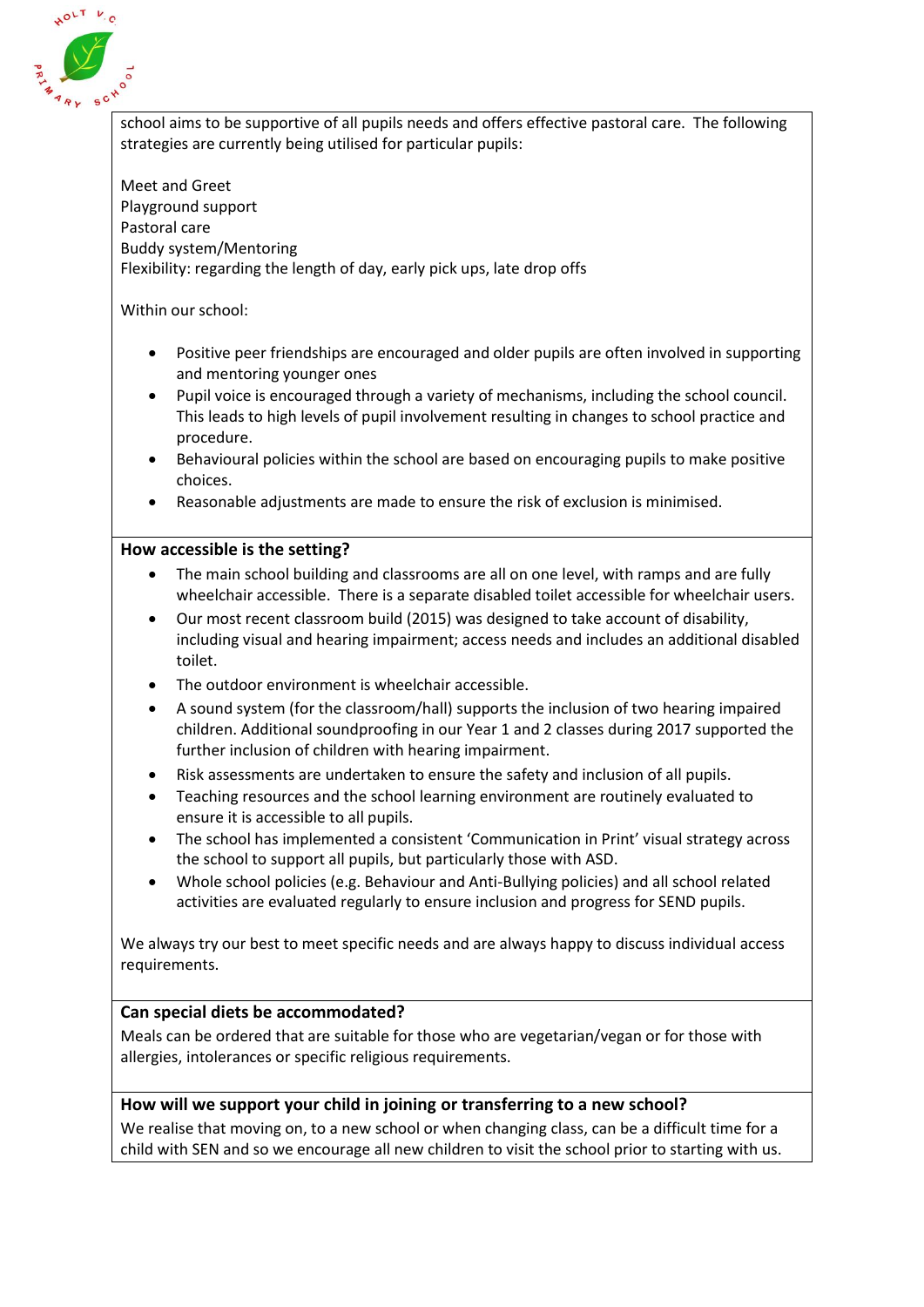

We make arrangements to ensure that the transition is as smooth and anxiety free as possible. using some or all of the following:

- Photographs of buildings, rooms, staff.
- Extra school/class visits.
- Extra meetings with new teacher.
- Liaison/meetings with pre-school staff prior to induction
- Liaison with staff at new setting.
- Transition club for year 6 pupils.
- Transition Booklet

For children with special educational needs or a disability we may facilitate a phased transition to help your child get used to the new environment. We would also visit them in their current setting and at home if appropriate. We also liaise closely with staff when receiving and transferring children to different schools, ensuring all relevant paperwork is passed on and all needs are discussed and understood. If your child has an EHC Plan and is changing to a new school we will, whenever possible, arrange a review meeting with relevant staff from the receiving school.

### <span id="page-8-0"></span>**What percentage of the school has SEN?**

Our school data for 2020 shows 20.7% of children are on our SEN register, which includes 3.1% with an SEN Statement/EHC plan.

#### **What should you do and who should you contact if you have a complaint?**

All complaints will be treated seriously and can be made either informally, to the appropriate person or formally, to the Head teacher who will take over all responsibility. If necessary, a complaint will be referred to the Governing Body.

#### <span id="page-8-1"></span>**How does the school raise awareness about SEN?**

Opportunities are also provided within the school year to raise awareness of specific learning/medical difficulties through assemblies, curriculum work, workshops e.g.

- Dyslexia Awareness Week
- Diabetes
- Deaf Awareness
- Autism
- Macmillan Cancer Care event
- Coffee drop ins for parents
- Newsletters
- Emails

#### <span id="page-8-2"></span>**How are the Governors involved and what are their responsibilities?**

The Head Teacher and Deputy Headteacher (as Vulnerable Learners Lead) report to the Governors to inform them about the progress of children with special educational needs or disabilities; this report does not refer to individual children and confidentiality is maintained at all times. Simone Evans is the governor responsible for special educational needs and disabilities and meets regularly with the SENCO. Simone Evans is the governor responsible for overseeing Vulnerable learners. They both report to the Governors to keep them informed.

School priorities relating to provision for children with special educational needs and disabilities are set out in the School Improvement Plan which is agreed by the Governors. Achievement of these objectives is jointly evaluated by staff and Governors.